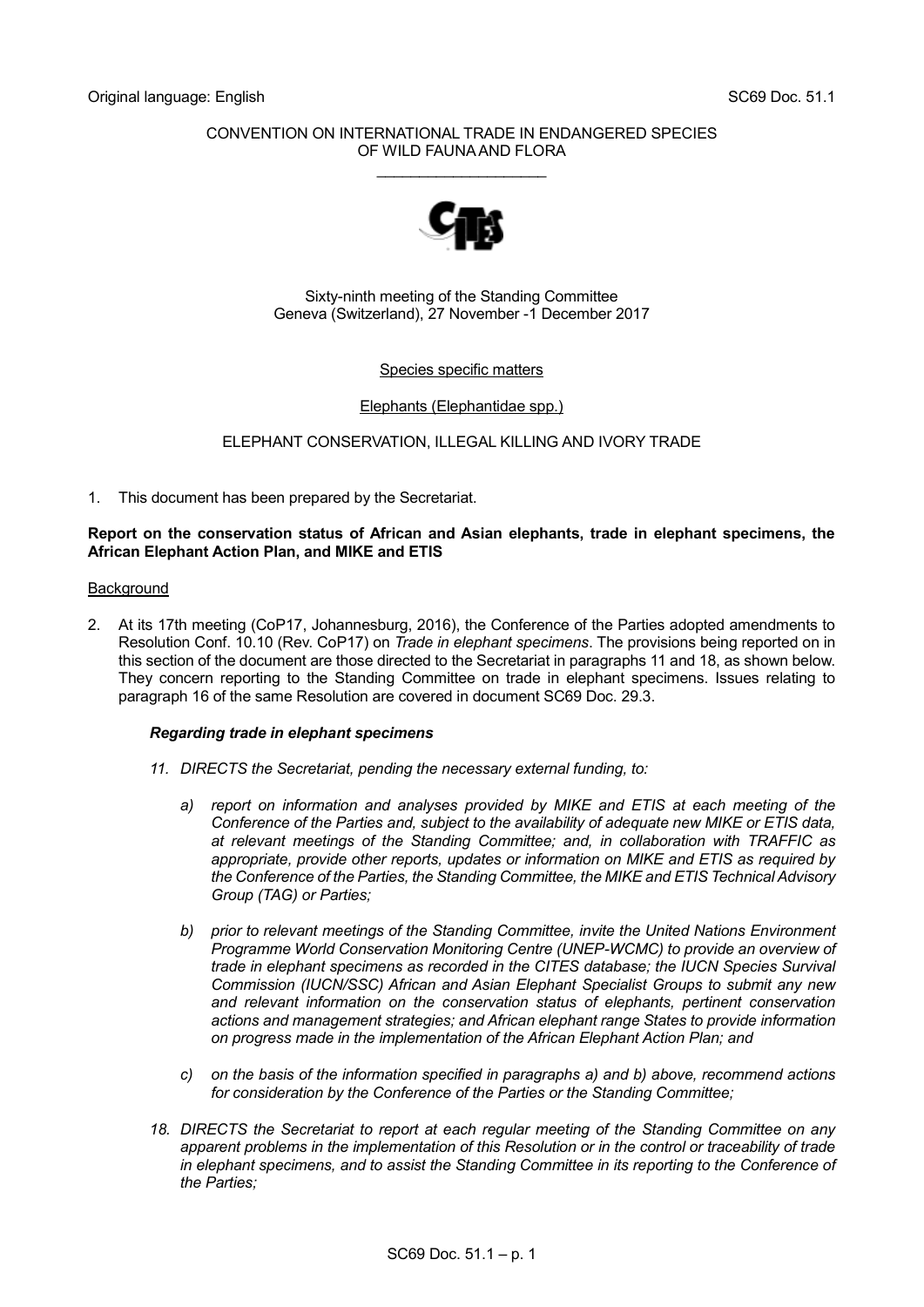- 3. In compliance with paragraph 11 b) of Resolution Conf. 10.10 (Rev. CoP17), the Secretariat invited UNEP-WCMC, IUCN and the Chair of the African Elephant Fund Steering Committee (Kenya) to provide new and relevant information concerning the trade in and conservation of elephants. The Secretariat is grateful for the submissions received. Adequate new MIKE and ETIS data were available to the Secretariat and TRAFFIC respectively to report on information and analyses thereof at the present meeting.
- 4. The contributions were integrated into a single report, which is presented in the Annex to the present document. It gives an overview of the status, threats and conservation actions concerning African elephants (*Loxodonta africana*) and Asian elephants (*Elephas maximus*); Monitoring the Illegal Killing of Elephants (MIKE); legal trade in ivory; the African Elephant Fund and the implementation of the African Elephant Action Plan; and illegal trade in elephant specimens (ETIS).

# Features of the report in the Annex

- 5. In 2016, 37 **African elephant** range States are thought to hold 415,428 (± 20,111) elephants, with an additional 117,127 to 135,384 elephants in areas not systematically surveyed. This is estimated to represent a decline of some 111,000 elephants over ten years. A comparable comprehensive assessment of African elephant numbers, published by IUCN in 2007, had indicated that there were between 472,269 and 689,671 elephants on the African continent. Poaching losses are still being reported across the continent. However, in the medium to long-term, human expansion into elephant habitats, civil unrest and climate change are likely to constitute the greatest threats to the survival of the species. Rising human-elephant conflicts are a symptom of rapid land transformation and human growth, and only likely to continue to increase. This calls for landscape planning to support the coexistence of elephants and humans across the elephant range in Africa.
- 6. The 13 range States of **Asian elephants** hold a current estimated 44,281 to 49,731 elephants. The major threats to the Asian elephant continues to be habitat loss, degradation and fragmentation to cater to the need of growing economies and increasing human populations. This has increased the human-elephant conflict in most range States, with hundreds of people and elephants killed annually because of such conflicts. There is the urgent need to safeguard and secure corridors connecting the fragmented habitat to minimize humanelephant conflict. The wild Asian elephant population of Vietnam, which steeply declined over the last two decades, is considered to be the most threatened.
- 7. There are some 60 designated **MIKE** sites in Africa, which together hold an estimated 30 to 40% of the African elephant population, and 27 sites in Asia (it is unclear what proportion of the total Asian elephant population is represented in these sites).
- 8. Overall, reported poaching levels continue to pose a risk to the survival of African elephants, with the overall poaching trends in 2016 suggesting more elephants continue to die from poaching than from natural causes. At the sub-regional level, Proportion of Illegally Killed Elephants (PIKE) levels in Eastern Africa in 2016 is now likely to be below the levels recorded in that sub-region in 2008, principally due to lower levels of poaching recorded at selected MIKE sites in Kenya and the United Republic of Tanzania. With only seven sites reporting data for 2016, West Africa remains a cause for concern in terms of data quantity and quality, making reliable inference on trends impossible for the sub-region.
- 9. MIKE evaluations of relative poaching levels of African elephants are available since 2003. They show a steady increase in annual levels of illegal killing of African elephants starting in 2006, peaking in 2011, and levelling off and slightly declining thereafter. The estimated poaching rate in 2016 remains high – that is, above a PIKE value of 0.5 (i.e. more elephants die from poaching than die from natural causes). This may imply that, overall, elephant populations in African MIKE sites have probably continued to decline in 2016.
- 10. It is difficult to estimate poaching impacts at the site level, especially where few data exist, bias in reported PIKE levels seem to occur, or climate conditions, e.g. drought, varied dramatically. However, among sites that have reported 20 or more carcasses in 2016 and where the site-level PIKE can be taken to be relatively reliable, those of concern (taken as those with a PIKE of 0.7 or higher) include: Odzala-Koukoua National Park (Congo), Minkébé (Gabon), Niassa National Reserve (Mozambique), Garamba National Park (Democratic Republic of the Congo) and Gourma (Mali).
- 11. On the other hand, PIKE values decreased from 2015 to 2016 by more than 10% in several sites. This includes for example two MIKE sites in the United Republic of Tanzania (Ruaha Rungwa where PIKE dropped by 37%; and Selous-Mikumi, where it dropped by 35%). Tanzania's MIKE National Coordinator communicated that this may be due to government actions, including the launch of a National Anti-Poaching Strategy in October 2014, and arrests of several high-profile poachers and traffickers.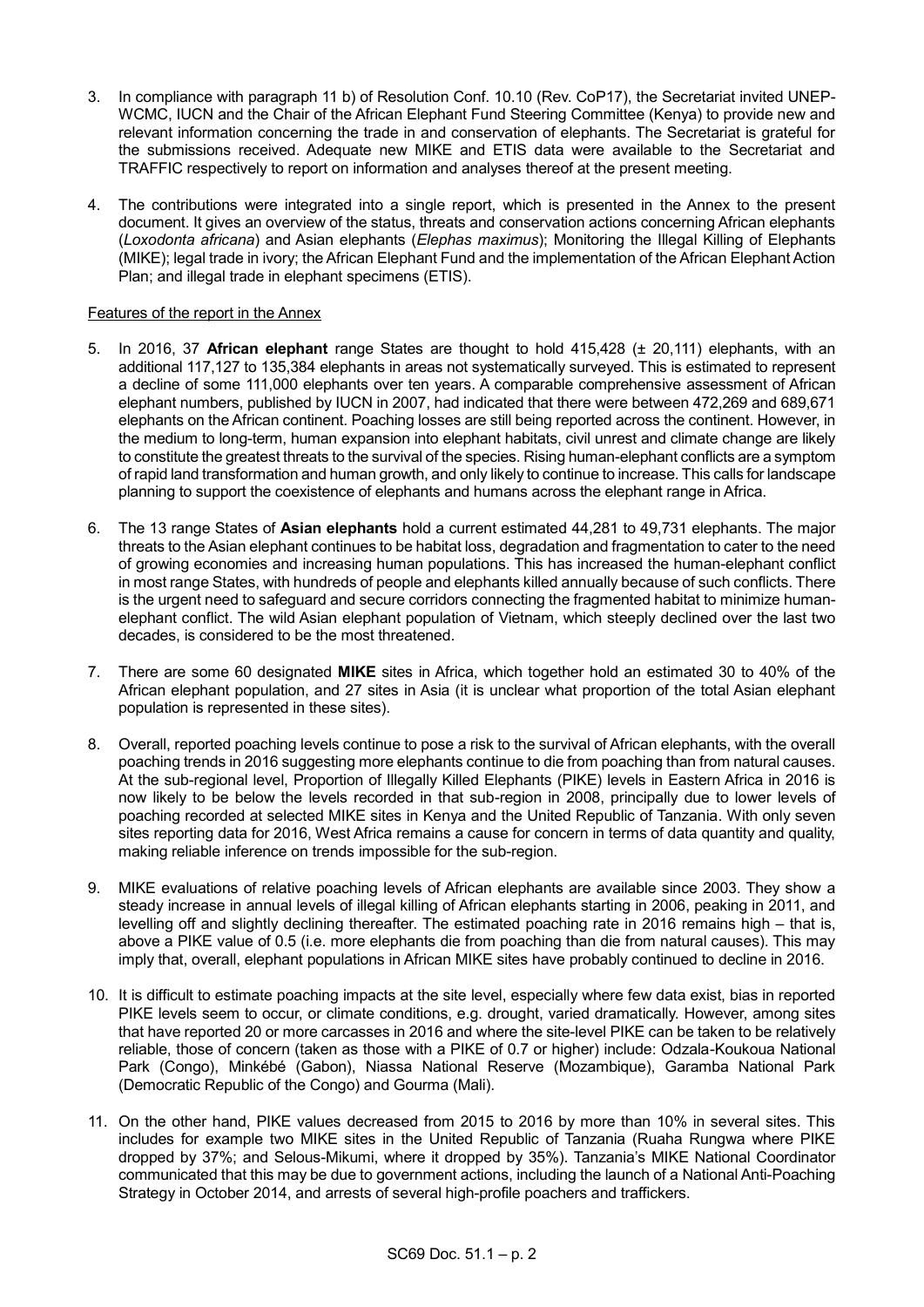- 12. The report in the Annex also contains an analysis of MIKE data for Asian elephants, showing a steady increase in average levels of illegal killing of elephants between 2003 and 2006, followed by a decreasing trend up to 2008. The mean PIKE values from 2008 to 2013 remained relatively flat but seemed to take an upward turn thereafter. It is important to note that the illegally killed elephants include elephants killed in conflict situations, which account for a substantial proportion of the total. For instance, 40% of the illegally killed elephants reported between 2007 and 2013 were females, which do not carry ivory.
- 13. The analysis of **trade records for elephant specimens contained in the CITES trade database** suggest that no exporting Party appeared to have exceeded their quota for hunting trophies of *Loxodonta africana* in 2014 or 2015. But standardisation in reporting is crucial to assess compliance with the provisions of the Convention. The most recent version of the *Guidelines for the preparation and submission of CITES annual report*s, updated in January 2017, includes further clarifications on the reporting of hunting trophies.
- 14. Progress is reported by the **African Elephant Fund** steering committee (AEFSC) in overseeing the implementation of the African Elephant Action Plan (AEAP) and managing the Africa Elephant Fund (AEF). The AEF keeps growing, with a new contribution of 1 million Euro from the European Union, and further commitments from the Governments of Belgium, France, Germany and the Netherlands.
- 15. **ETIS** data has been collected since 1989. Despite the provision in Annex 1 of Resolution Conf. 10.10 (Rev. CoP17), it remains a concern that the majority of CITES Parties are delivering elephant product seizure data for inclusion in ETIS very late, jeopardizing timely analysis. There is also cause for concern about the quality and completeness of data sets for many important countries.
- 16. The Transaction Index of ETIS provides a relative measure of global illegal ivory trade activity in the decade ending in 2016, with 2007 set to 100 to serve as the baseline. Overall, the Transaction Index shows that illegal ivory trade activity has continued at the same relative high levels over the last six years. Further ETIS analysis suggests that there has been little apparent change in the level of illegal ivory trade transactions globally when comparing the periods 2011-2013 and 2014-2016, and that an increasing quantity of ivory is involved in these transactions. This pattern contrasts with the gradual downward trend observed for elephant poaching since 2011 through the MIKE programme. This could perhaps be due to time lags between poaching elephants and trafficking their ivory, or the entry into the illegal trade of stockpiles.
- 17. The Weight Index of ETIS shows the total estimated weight of the ivory in illegal trade. The current analysis shows that the steady upward trend in terms of the total estimated weight of the ivory in illegal trade continues. This analysis suggests that 2016 is the year in which the most ivory by weight was illegally traded. An upward trend is unbroken since 2008, and the overall weight of ivory in illegal trade now is nearly three times greater than was observed in 2007.
- 18. Raw ETIS data suggests that exports from Africa of commercial consignments of worked ivory products popular in Asian markets may be increasing. Also, quoting a recent TRAFFIC assessment of the ivory trade in Central Africa, the ETIS report states that ivory processing in Africa for export of finished products to Asia is increasing. The scale of these illegal ivory processing operations in Africa needs to be assessed through further research and investigations.
- 19. For all countries along the trade chain, awareness concerning commercial-scale movements of worked ivory needs to improve. In particular, strategies for targeting worked ivory illegally moved by air as check-in or carry-on baggage, or by couriers need to be improved.
- 20. Trends since 2000 show that both the number and weight of reported large-scale ivory seizures (500+ kg) substantially increased from 2009 onwards, with the largest number occurring in 2016 (i.e. 22), although with the lowest weight in six years. Explanations could be a reduction of the size of large shipments owing to economic losses when seized; a greater diversification in the types of ivory illegally traded, and the modes of transport applied; and local market developments.
- 21. Concerning the call in Resolution Conf. 10.10 (Rev. CoP17) for Parties to forensically examine large-scale ivory seizures of 500 kg or more, the ETIS report suggests that only 10% were apparently being tested to determine origin and age.
- 22. Finally, the ETIS report identifies a number of countries in connection with the greatest numbers of seizures and quantities of worked ivory products moving out of Africa. The ETIS report concludes that still more may need to be done to curtail ivory trafficking and illegal ivory markets.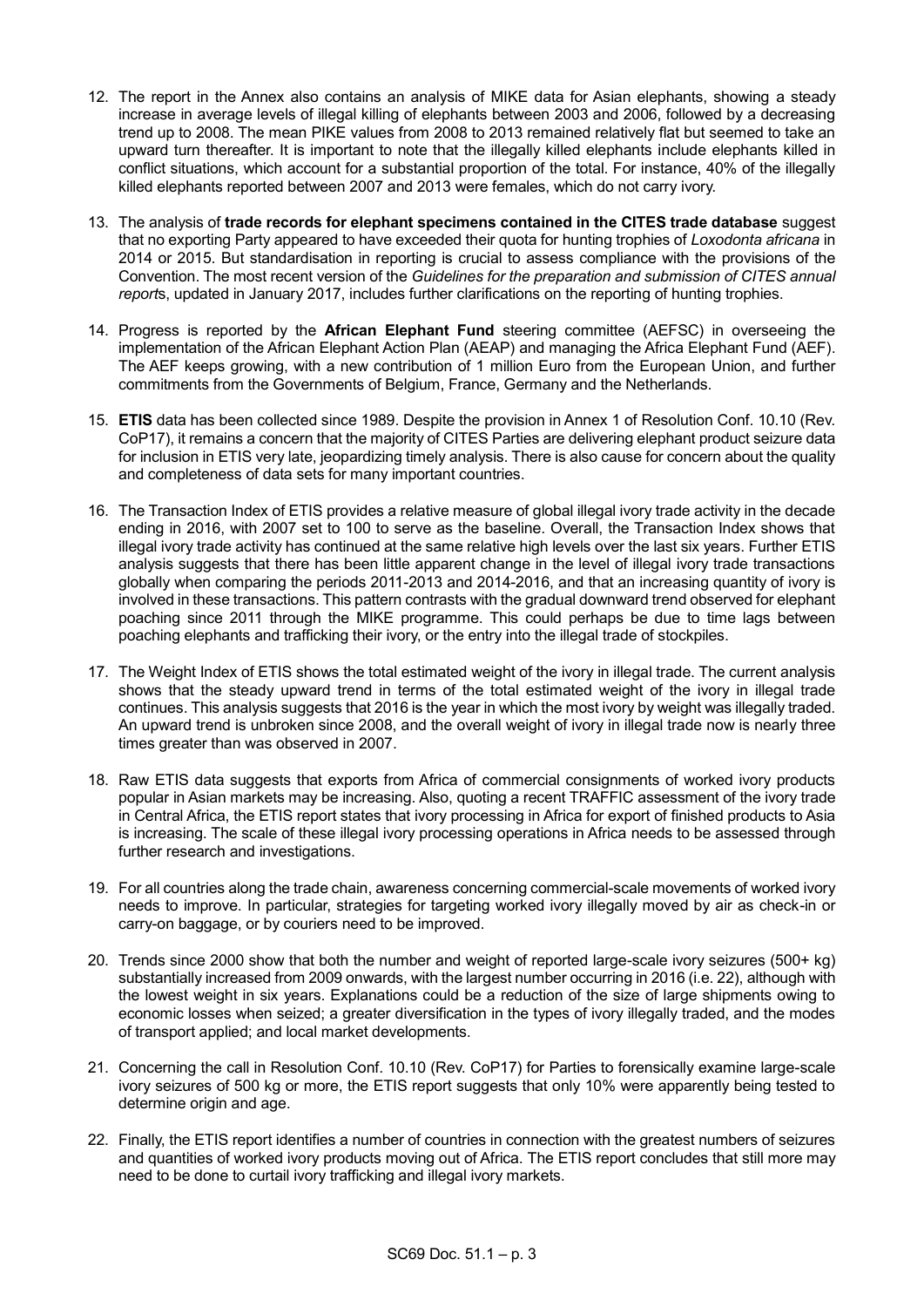## Observations by the Secretariat

- 23. The information contained in the report in the Annex is compelling, pertinent and up to date, containing: the latest conservation status data on African elephants, based on a new full African Elephant Status Report (2016), the first of its kind since 2007; a section on Asian elephants, incorporating information compiled at recent expert workshops in India (2016) and Indonesia (2017); and substantial new trends analyses of the illegal killing of, and trade in elephants, based on updates of MIKE data (16,1790 carcass records) and ETIS data (27,525 records of illegally traded elephant specimens, of which 24,969 seizures of ivory).
- 24. The Secretariat concurs with the views expressed by most contributors to the report that for CITES-related matters, emphasis does not need to be put on new or additional measures, but on more effective and timely implementation of the recommendations concerning elephants that the Conference of the Parties already agreed to, specifically those detailed in the Resolution Conf. 10.10 (Rev. CoP17), which was comprehensively reviewed at CoP17 to include a number of additional measures directed to the Parties to reduce illegal killing of, and trade elephants, and improved their conservation status.

# Trade in Asian elephants (*Elephas maximus*)

25. At CoP17, the following Decisions were adopted concerning Asian elephants:

# *Directed to Parties*

- *17.217 All Parties involved in the trade in live Asian elephants are encouraged to:*
	- *a) undertake, as necessary, investigations into the illegal trade in live Asian elephants, and endeavour to enforce, and where necessary improve, national laws concerning international trade in specimens of Asian elephants with the explicit intention of preventing the illegal trade in live Asian elephants;*
	- *b) develop strategies to manage captive Asian elephant populations;*
	- *c) ensure that trade in, and cross-border movements of live Asian elephants are conducted in compliance with CITES, including the provisions in Article III, paragraph 3, for Asian elephants of wild origin;*
	- *d) collaborate in the development and application of a regional system for registering, marking and tracing live Asian elephants, requesting as necessary assistance from experts, specialized agencies or the Secretariat; and*
	- *e) at the request of the Secretariat, provide information on the implementation of this Decision for reporting by the Secretariat to the Standing Committee.*

# *Directed to the Secretariat*

- *17.218 The Secretariat shall:*
	- *a) upon request and pending the availability of external funding, assist the range States of Asian elephants in their implementation of Decision 17.217; and*
	- *b) incorporate information provided by range States in accordance with Decision 17.217, paragraph e), together with other findings and recommendations concerning trade in live Asian elephants as appropriate, into its regular reporting to the Standing Committee on the implementation of Resolution Conf. 10.10 (Rev. CoP17) on Trade in elephant specimens.*
- 26. The Secretariat, through its MIKE programme in Asia, has drawn attention of Asian elephant range States to the provisions in Decision 17.217. To date, the Secretariat has not received requests from these range States for assistance in their implementation of Decision 17.217.
- 27. Concerning Decision 17.218, the Secretariat notes that all, but one, Asian elephant range States attended the second Asian elephant range States' meeting in Jakarta in April 2017 to discuss current conservation challenges, identify possible solutions and agree to enhance cooperation among Asian countries to conserve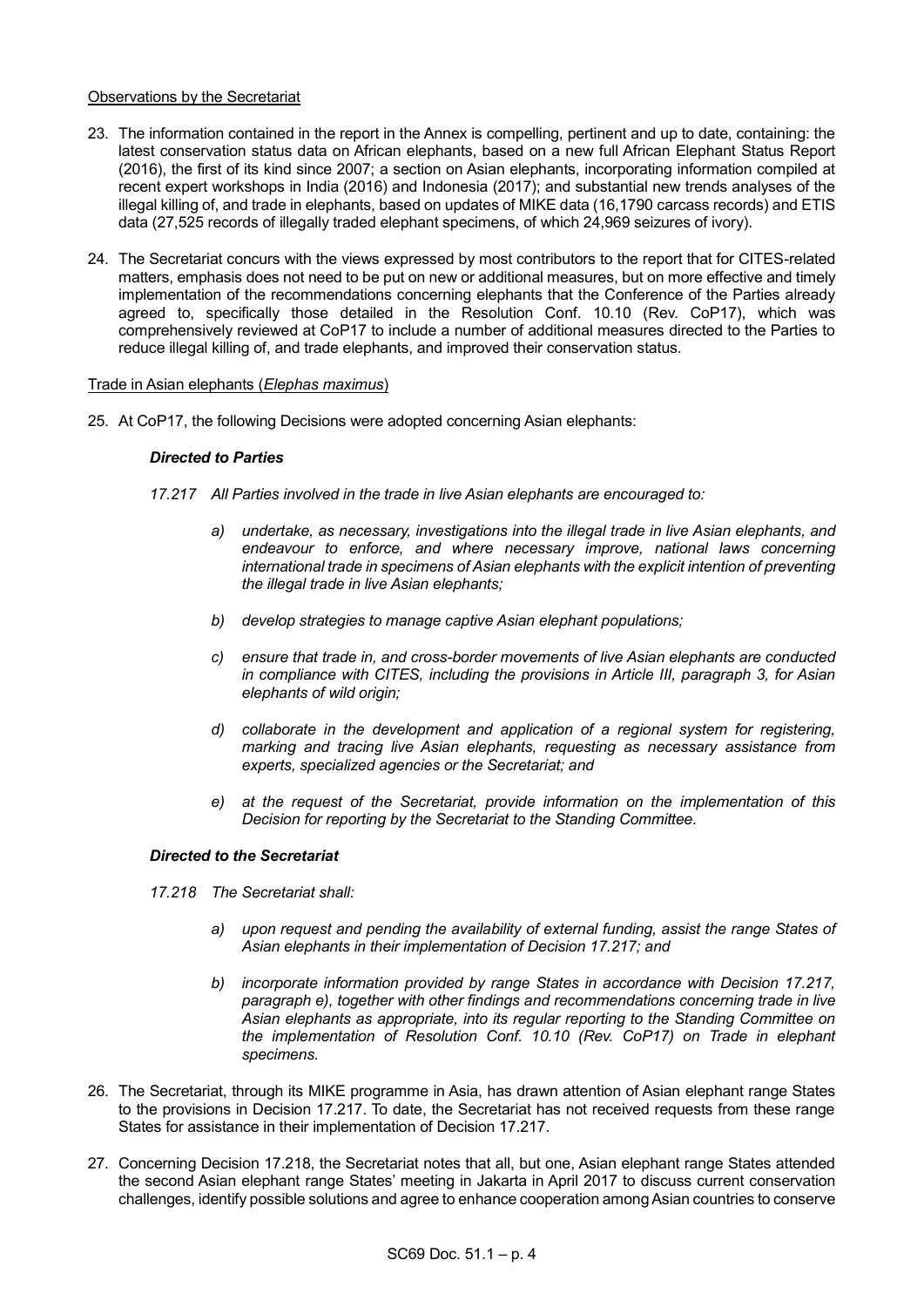elephants in the region. The issue of trade in live Asian elephants and managing captive Asian elephant populations was discussed in some detail on that occasion.

28. As recorded in the section on Asian elephants in the report in the Annex, cases of poaching and illegal capture of Asian elephants may have increased over the years in a few countries. Large numbers of captive elephants exist in range States, with an estimated population of approximately 15,000 elephants. The lack of a standardized elephant registration system seems to have provided cover for illicit trade in live Asian elephants and their body parts, including ivory. This needs to be addressed through appropriate registration systems, monitoring protocols for captive populations, and improved trans-boundary cooperation. At their meeting in 2017, the range States recognized the need to have a standardized elephant registration process (which is currently lacking), including DNA registration; guidelines for the management and welfare of captive elephants; disease management (including zoonotic diseases); training and capacity-building of staff and mahouts; and specific national policies to manage captive elephant populations.

### Ivory stockpiles

- 29. Paragraph 6 of Resolution Conf. 10.10 (Rev. CoP17) urges Parties to maintain an inventory of governmentheld stockpiles of ivory and, where possible, of significant privately held stockpiles of ivory within their territory, and inform the Secretariat of the level of this stock each year before 28 February, indicating: the number of pieces and their weight per type of ivory (raw or worked); for relevant pieces, and if marked, their markings in accordance with the provisions of the Resolution; the source of the ivory; and the reasons for any significant changes in the stockpile compared to the preceding year.
- 30. On 23 January 2017, the Secretariat issued Notification to the Parties No. 2017/008 to remind Parties of the above reporting obligation. The table below shows the number of Parties making ivory stock declarations received in recent years. It should be noted however, that not all replies contained all the information requested in Resolution Conf. 10.10 (Rev. CoP17), and some did not provide the total amount of such stocks.

| Year              | 2014 | 2015 | 2016 | 2017 |
|-------------------|------|------|------|------|
| Number of Parties |      | 24   | د ا  | 16   |

- 31. The Secretariat is aware of a number of thefts of ivory from government-held stocks in recent years and in order to avoid elevating potential security risks, it has not included details of the information that it has received from the Parties in the present document. Some Parties reported that no stockpiles existed in their territory and others provided lists of ivory tusks and pieces, but no total figure. However, the total amount of ivory stocks (governmental and private) declared in 2017 from all Parties was well over 400 tonnes. Since CoP17, Angola and Viet Nam reported to the Secretariat the destruction of some ivory stocks amounting to just over 3 tonnes in total. In accordance with Resolution Conf. 10.10 (Rev. CoP17), the Secretariat has made country-specific data from the ivory stock declarations of Parties available to MIKE and ETIS for analysis. The Secretariat notes the comments regarding stockpiles in the ETIS report contained in the Annex.
- 32. At CoP17, the Parties adopted Decision 17.171 which directed the Secretariat as follows:

*Where appropriate, the Secretariat shall, in collaboration with Parties and subject to external funding:*

- *a) develop practical guidance for the management of ivory stockpiles, including their disposal, based on an analysis of best practices and in accordance with provisions in Resolutions Conf. 17.8 on Disposal of illegally traded and confiscated specimens of CITES-listed species and Conf. 10.10 (Rev. CoP17) on Trade in elephant specimens;*
- *b) disseminate the guidance to the Parties and make it available on the CITES website; and*
- *c) report on the implementation of this Decision as part of its regular reporting to the Standing Committee on the implementation of Resolution Conf. 10.10 (Rev. CoP17), prior to the 18th meeting of the Conference of the Parties.*

and Decision 17.172 directing the Standing Committee to make recommendations for consideration at the 18th meeting of the Conference of the Parties as appropriate.